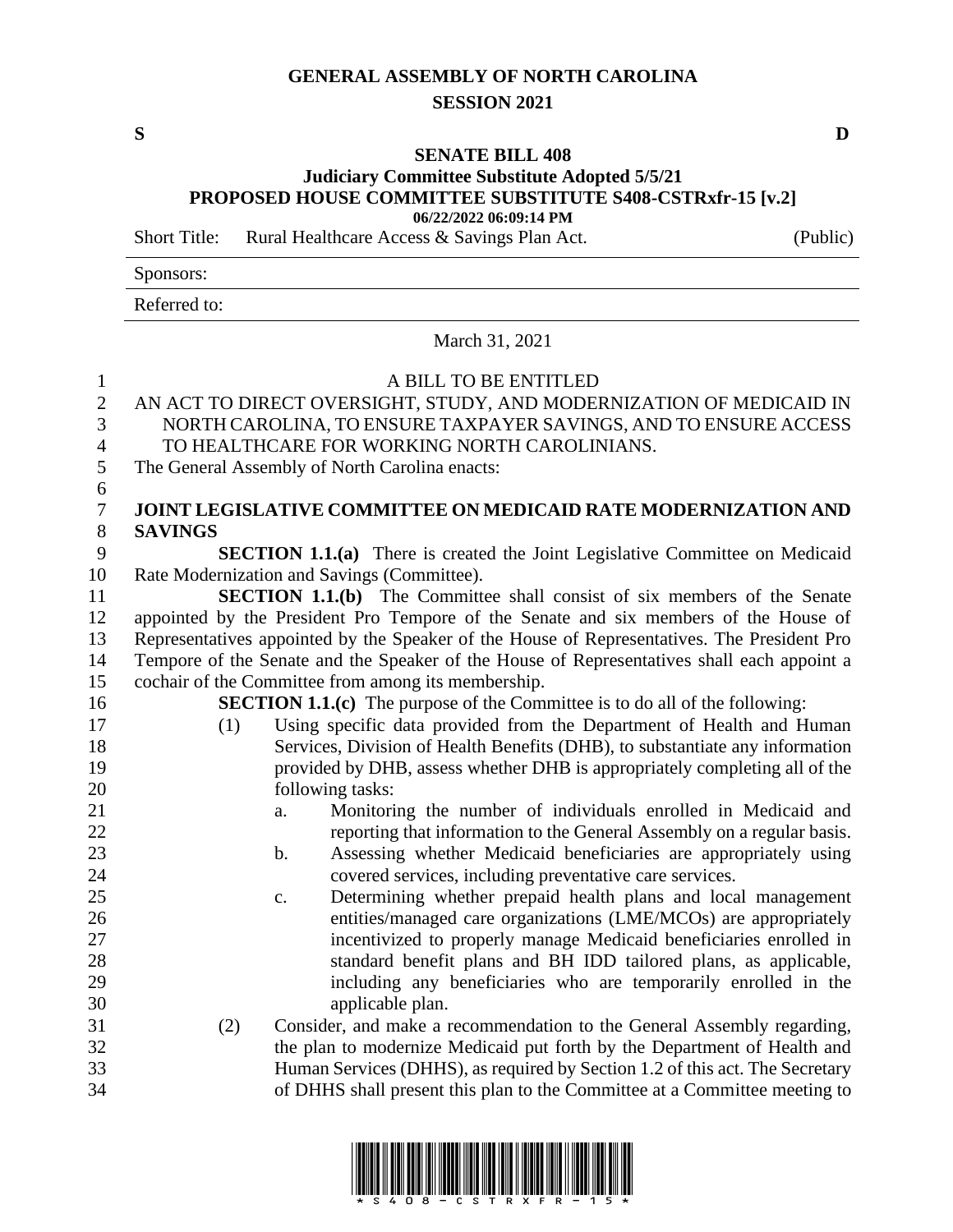|                |                                    | <b>General Assembly Of North Carolina</b><br><b>Session 2021</b>                                  |
|----------------|------------------------------------|---------------------------------------------------------------------------------------------------|
| 1              |                                    | take place December 15, 2022. The Committee shall vote on its                                     |
| $\overline{2}$ |                                    | recommendation at that time.                                                                      |
| 3              |                                    | <b>SECTION 1.1.(d)</b> The Committee shall meet upon the call of its cochairs. A quorum           |
| $\overline{4}$ |                                    | of the Committee is a majority of its members. No action may be taken except by a majority vote   |
| 5              |                                    | at a meeting at which a quorum is present. The Committee, while in the discharge of its official  |
| 6              |                                    | duties, may exercise all powers provided for under G.S. 120-19 and G.S. 120-19.1 through          |
| 7              |                                    | G.S. 120-19.4. Members of the Committee shall receive per diem, subsistence, and travel           |
| 8              |                                    | allowance as provided in G.S. 120-3.1. Any expenses of the Committee shall be considered          |
| 9              |                                    | expenses incurred for the joint operation of the General Assembly.                                |
| 10             |                                    | <b>SECTION 1.1.(e)</b> The Legislative Services Officer shall assign professional and             |
| 11             |                                    | clerical staff to assist the Committee in its work. The Director of Legislative Assistants of the |
| 12             |                                    | House of Representatives and the Director of Legislative Assistants of the Senate shall assign    |
| 13             | clerical support to the Committee. |                                                                                                   |
| 14             |                                    | <b>SECTION 1.1.(f)</b> The Committee may submit its recommendations, along with a                 |
| 15             |                                    | copy of the plan from DHHS and any recommended legislation, to the members of the Senate          |
| 16             |                                    | and the House of Representatives by filing a copy of the proposed legislation with the Office of  |
| 17             |                                    | the President Pro Tempore of the Senate and the Office of the Speaker of the House of             |
| 18             |                                    | Representatives. The Committee shall terminate upon the adjournment of its December 15, 2022,     |
| 19             | meeting.                           |                                                                                                   |
| 20             |                                    |                                                                                                   |
| 21             |                                    | <b>MEDICAID MODERNIZATION PLAN</b>                                                                |
| 22             |                                    | <b>SECTION 1.2.(a)</b> The Department of Health and Human Services (DHHS) is                      |
| 23             |                                    | directed to develop a Medicaid Modernization Plan (Plan). No later than December 15, 2022, the    |
| 24             |                                    | Plan shall be submitted, along with any recommended legislative changes necessary to              |
| 25             |                                    | implement the plan, to the Joint Legislative Oversight Committee on Medicaid Rate                 |
| 26             |                                    | Modernization and Savings (Committee), as established in Section 1.1 of this act. DHHS shall      |
| 27             |                                    | make a presentation that includes the details of its Plan to that Committee on December 15, 2022. |
| 28             |                                    | The Plan shall include all of the following:                                                      |
| 29             | (1)                                | The adjustment to Medicaid eligibility to allow individuals described in                          |
| 30             |                                    | section $1902(a)(10)(A)(i)(VIII)$ of the Social Security Act to qualify for                       |
| 31             |                                    | Medicaid coverage with a start date to be proposed by the Secretary of DHHS.                      |
| 32             |                                    | Individuals who are not United States citizens shall not be covered except to                     |
| 33             |                                    | the extent required by federal law.                                                               |
| 34             | (2)                                | Proposed legislation to discontinue Medicaid coverage for the individuals                         |
| 35             |                                    | described under subdivision (1) of this subsection if (i) the federal share of the                |
| 36             |                                    | cost of providing the coverage becomes less than ninety percent (90%) or (ii)                     |
| 37             |                                    | the nonfederal share of the cost of the Medicaid coverage for these individuals                   |
| 38             |                                    | cannot be fully funded through the following sources: revenue from the gross                      |
| 39             |                                    | premiums tax under G.S. 105-228.5 due to this coverage, increases in                              |
| 40             |                                    | intergovernmental transfers due to this coverage, the health system assessment                    |
| 41             |                                    | enacted in Section 1.6 of this act, and savings to the State attributable to this                 |
| 42             |                                    | coverage that correspond to State General Fund budget reductions to other                         |
| 43             |                                    | State programs.                                                                                   |
| 44             | (3)                                | Proposed legislation to enact increased hospital assessments to pay the                           |
| 45             |                                    | nonfederal share of an increase to Medicaid hospital reimbursements through                       |
| 46             |                                    | the Hospital Access and Stabilization Program (HASP), that meets all                              |
| 47             |                                    | requirements contained in Section 1.10 of this act.                                               |
| 48             | (4)                                | Any proposed necessary refinements to the health system assessment enacted                        |
| 49             |                                    | in Section 1.6 of this act.                                                                       |
| 50             | (5)                                | An investment of one billion dollars (\$1,000,000,000) in nonrecurring funds                      |
| 51             |                                    | to address the opioid, substance abuse, and mental health crisis in this State                    |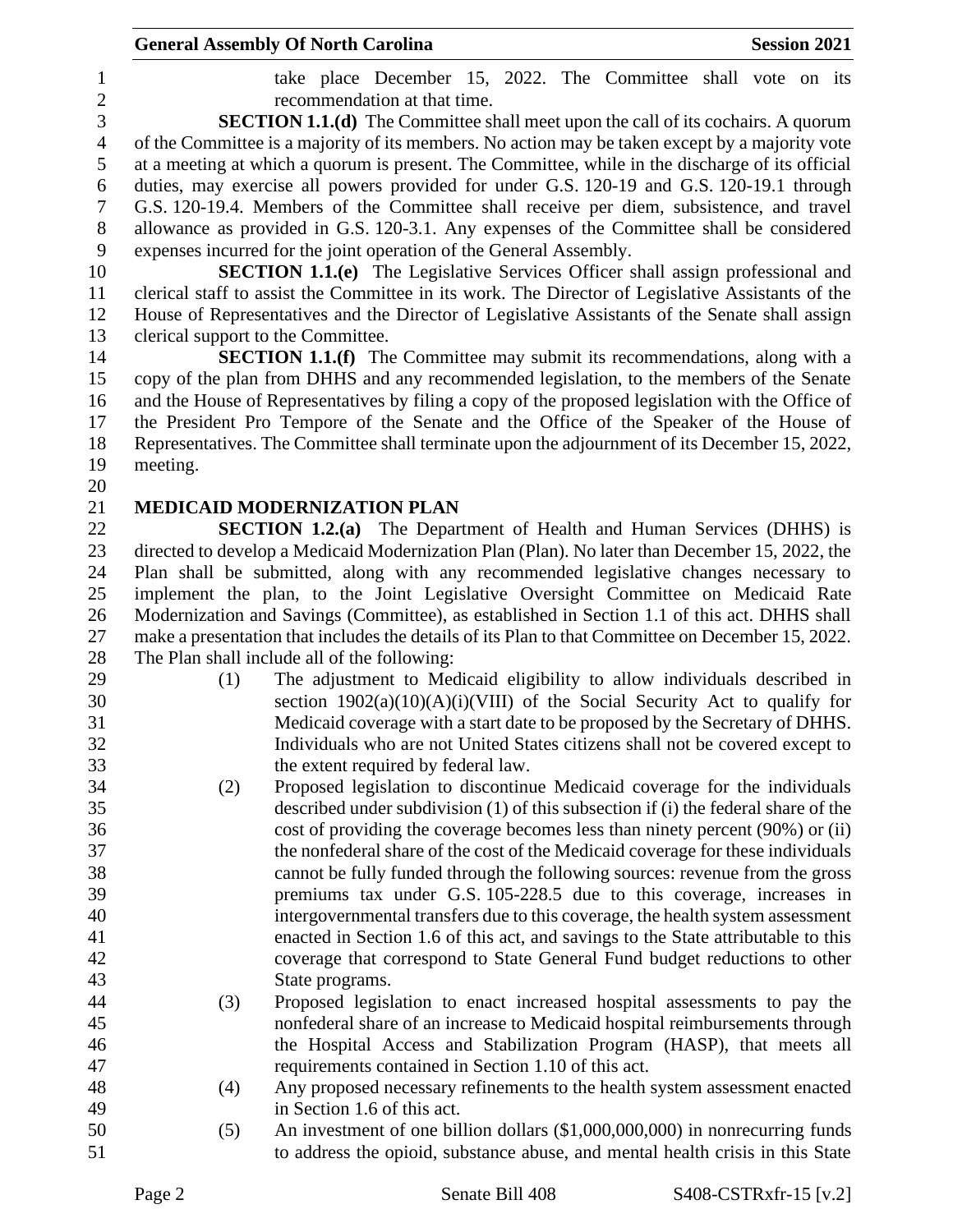|                                 | <b>General Assembly Of North Carolina</b>                                                                                                                                                                                                                                                                                                                                                                                                                                                | <b>Session 2021</b> |
|---------------------------------|------------------------------------------------------------------------------------------------------------------------------------------------------------------------------------------------------------------------------------------------------------------------------------------------------------------------------------------------------------------------------------------------------------------------------------------------------------------------------------------|---------------------|
|                                 | using savings from the additional federal Medicaid match available under the<br>American Rescue Plan Act (ARPA). This investment must be informed by<br>recommendations made by a task force established by DHHS consisting of<br>leaders from the faith-based community, law enforcement, mental health<br>professionals, drug addiction specialists, LME/MCOs operating BH IDD<br>tailored plans, emergency management services, and any other stakeholders,<br>as determined by DHHS. |                     |
| (6)                             | Projections of savings in the existing Medicaid program from implementation<br>of the Plan.                                                                                                                                                                                                                                                                                                                                                                                              |                     |
| (7)                             | Specific proposals to increase access to preventive care for Medicaid<br>enrollees.                                                                                                                                                                                                                                                                                                                                                                                                      |                     |
| (8)                             | Specific proposals to increase access to healthcare in rural areas of the State.                                                                                                                                                                                                                                                                                                                                                                                                         |                     |
|                                 | <b>SECTION 1.2.(b)</b> In accordance with Section 1.1(f) of this act, at the December 15,                                                                                                                                                                                                                                                                                                                                                                                                |                     |
|                                 | 2022, meeting of the Committee, the Committee may make recommendations regarding this                                                                                                                                                                                                                                                                                                                                                                                                    |                     |
| report to the General Assembly. |                                                                                                                                                                                                                                                                                                                                                                                                                                                                                          |                     |
|                                 | <b>SECTION 1.2.(c)</b> The General Assembly shall take action on or after December 16,                                                                                                                                                                                                                                                                                                                                                                                                   |                     |
|                                 | 2022, to enact legislation to implement the Medicaid Modernization Plan, in whole or in part. No                                                                                                                                                                                                                                                                                                                                                                                         |                     |
|                                 | portion of the Medicaid Modernization Plan shall be implemented without legislative action                                                                                                                                                                                                                                                                                                                                                                                               |                     |
|                                 | taken on or after December 16, 2022, expressly authorizing implementation.                                                                                                                                                                                                                                                                                                                                                                                                               |                     |
|                                 |                                                                                                                                                                                                                                                                                                                                                                                                                                                                                          |                     |
|                                 | ARPA TEMPORARY SAVINGS FUND                                                                                                                                                                                                                                                                                                                                                                                                                                                              |                     |
|                                 | <b>SECTION 1.3.</b> The ARPA Temporary Savings Fund is established as a nonreverting                                                                                                                                                                                                                                                                                                                                                                                                     |                     |
|                                 | special fund in the Department of Health and Human Services, Division of Health Benefits<br>(DHB). The ARPA Temporary Savings Fund shall consist of any savings realized by DHB as a                                                                                                                                                                                                                                                                                                     |                     |
|                                 | result of federal receipts arising from the enhanced federal medical assistance percentage                                                                                                                                                                                                                                                                                                                                                                                               |                     |
|                                 | (FMAP) available to the State under section 9814 of the American Rescue Plan Act of 2021, P.L.                                                                                                                                                                                                                                                                                                                                                                                           |                     |
|                                 | 117-2 (ARPA). Upon receipt by DHB of any federal receipts arising from that enhanced FMAP,                                                                                                                                                                                                                                                                                                                                                                                               |                     |
|                                 | DHB is directed to deposit the savings associated with those receipts into the ARPA Temporary                                                                                                                                                                                                                                                                                                                                                                                            |                     |
|                                 | Savings Fund. Funds in the ARPA Temporary Savings Fund may be allocated or expended only                                                                                                                                                                                                                                                                                                                                                                                                 |                     |
|                                 | upon an act of appropriation by the General Assembly. It is the intent of the General Assembly                                                                                                                                                                                                                                                                                                                                                                                           |                     |
|                                 | that at least one billon dollars $(\$1,000,000,000)$ of these funds be expended on addressing mental                                                                                                                                                                                                                                                                                                                                                                                     |                     |
|                                 | health and substance abuse issues in this State.                                                                                                                                                                                                                                                                                                                                                                                                                                         |                     |
|                                 |                                                                                                                                                                                                                                                                                                                                                                                                                                                                                          |                     |
|                                 | <b>HEATH SYSTEM ASSESSMENTS</b>                                                                                                                                                                                                                                                                                                                                                                                                                                                          |                     |
|                                 | <b>SECTION 1.5.(a)</b> Each private acute care hospital, as defined in G.S. 108A-145.3,                                                                                                                                                                                                                                                                                                                                                                                                  |                     |
|                                 | and each public acute care hospital, as defined in G.S. 108A-145.3, that is operating in North                                                                                                                                                                                                                                                                                                                                                                                           |                     |
|                                 | Carolina is subject to an assessment of fifty-two thousandths percent $(0.052%)$ of its hospital                                                                                                                                                                                                                                                                                                                                                                                         |                     |
|                                 | costs, as defined in G.S. 108A-145.3, for the State fiscal quarter beginning January 1, 2023. This                                                                                                                                                                                                                                                                                                                                                                                       |                     |
|                                 | hospital assessment shall be imposed by the Department of Health and Human Services in                                                                                                                                                                                                                                                                                                                                                                                                   |                     |
|                                 | accordance with the procedures for hospital assessments under Part 1 of Article 7B of Chapter                                                                                                                                                                                                                                                                                                                                                                                            |                     |
|                                 | 108A of the General Statutes. From the proceeds of this assessment, the Department of Health<br>and Human Services shall use the sum of two million dollars (\$2,000,000), and all corresponding                                                                                                                                                                                                                                                                                         |                     |

- matching federal funds, to reimburse county departments of social services for additional costs incurred by the county in preparation to implement the adjustments to Medicaid eligibility described in Section 1.2(a)(1) of this act.
- **SECTION 1.5.(b)** Subsection (a) of this section becomes effective January 1, 2023, and expires March 31, 2023.

 **SECTION 1.5.(c)** Each private acute care hospital, as defined in G.S. 108A-145.3, and each public acute care hospital, as defined in G.S. 108A-145.3, that is operating in North Carolina is subject to an assessment of five hundred sixteen thousandths percent (0.516%) of its hospital costs, as defined in G.S. 108A-145.3, for the State fiscal quarter beginning April 1, 2023.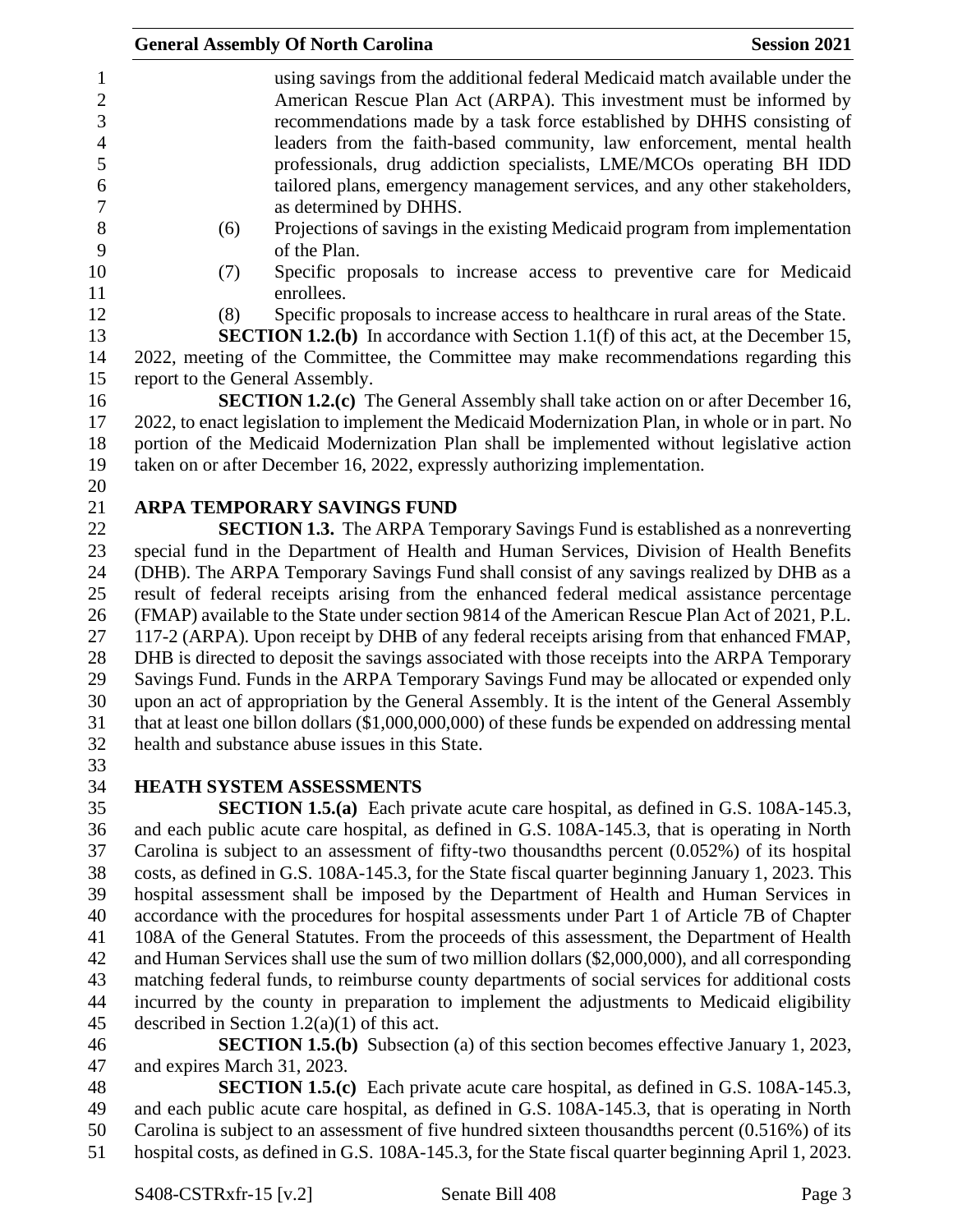## General Assembly Of North Carolina **Session 2021**

| 1              | This hospital assessment shall be imposed by the Department of Health and Human Services               |
|----------------|--------------------------------------------------------------------------------------------------------|
| $\overline{2}$ | (DHHS) in accordance with the procedures for hospital assessments under Part 1 of Article 7B           |
| 3              | of Chapter 108A of the General Statutes. From the proceeds of this assessment, DHHS shall use          |
| $\overline{4}$ | the sum of two million dollars (\$2,000,000), and all corresponding matching federal funds, to         |
| 5              | reimburse county departments of social services for additional costs incurred by the county to         |
| 6              | implement the adjustments to Medicaid eligibility described in Section $1.2(a)(1)$ of this act.        |
| $\tau$         | <b>SECTION 1.5.(d)</b> Subsection (c) of this section becomes effective on the effective               |
| $8\,$          | date of the adjustments to Medicaid eligibility described in Section $1.2(a)(1)$ of this act and       |
| 9              | expires June 30, 2023. If the effective date occurs after June 30, 2023, then no assessment shall      |
| 10             | be imposed under subsection (c) of this section and no payments shall be made to the county            |
| 11             | departments of social services under subsection (c) of this section.                                   |
| 12             | <b>SECTION 1.6.(a)</b> G.S. 108A-145.3 reads as rewritten:                                             |
| 13             | "§ 108A-145.3. Definitions.                                                                            |
| 14             | The following definitions apply in this Article:                                                       |
| 15             |                                                                                                        |
| 16             | (4a)<br>Consumer Price Index. – The most recent Consumer Price Index for All Urban                     |
| 17             | Consumers for the South Region published by the Bureau of Labor Statistics                             |
| 18             | of the United States Department of Labor available on March 1 of the previous                          |
| 19             | State fiscal year.                                                                                     |
| 20             |                                                                                                        |
| 21             | Expansion nonfederal share. $\sim$ One minus the percentage specified in 42<br>(5a)                    |
| 22             | U.S.C. § 1396 $d(y)(1)$ , expressed as a decimal.                                                      |
| 23             |                                                                                                        |
| 24             | Newly eligible individual. $-$ As defined in 42 C.F.R. § 433.204.<br>(12b)                             |
| 25             | $\ldots$ "                                                                                             |
| 26             | <b>SECTION 1.6.(b)</b> Article 7B of Chapter 108A of the General Statutes is amended                   |
| 27             | by adding a new Part to read:                                                                          |
| 28             | "Part 3. Health System Assessments.                                                                    |
| 29             | "§ 108A-147.1. Public hospital health system assessment.                                               |
| 30             | The public hospital health system assessment imposed under this Part shall apply to<br>(a)             |
| 31             | all public acute care hospitals.                                                                       |
| 32             | The public hospital health system assessment shall be assessed as a percentage of each<br><u>(b)</u>   |
| 33             | public acute care hospital's hospital costs. The assessment percentage shall be calculated             |
| 34             | quarterly by the Department of Health and Human Services in accordance with this Part. The             |
| 35             | percentage for each quarter shall equal the aggregate health system assessment collection amount       |
| 36             | under G.S. 108A-147.3 multiplied by the public hospital historical assessment share and divided        |
| 37             | by the total hospital costs for all public acute care hospitals holding a license on the first day of  |
| 38             | the assessment quarter.                                                                                |
| 39             | "§ 108A-147.2. Private hospital health system assessment.                                              |
| 40             | The private hospital health system assessment imposed under this Part shall apply to<br>(a)            |
| 41             | all private acute care hospitals.                                                                      |
| 42             | The private hospital health system assessment shall be assessed as a percentage of<br>(b)              |
| 43             | each private acute care hospital's hospital costs. The assessment percentage shall be calculated       |
| 44             | quarterly by the Department of Health and Human Services in accordance with this Part. The             |
| 45             | percentage for each quarter shall equal the aggregate health system assessment collection amount       |
| 46             | under G.S. 108A-147.3 multiplied by the private hospital historical assessment share and divided       |
| 47             | by the total hospital costs for all private acute care hospitals holding a license on the first day of |
| 48             | the assessment quarter.                                                                                |
| 49             | "§ 108A-147.3. Aggregate health system assessment collection amount.                                   |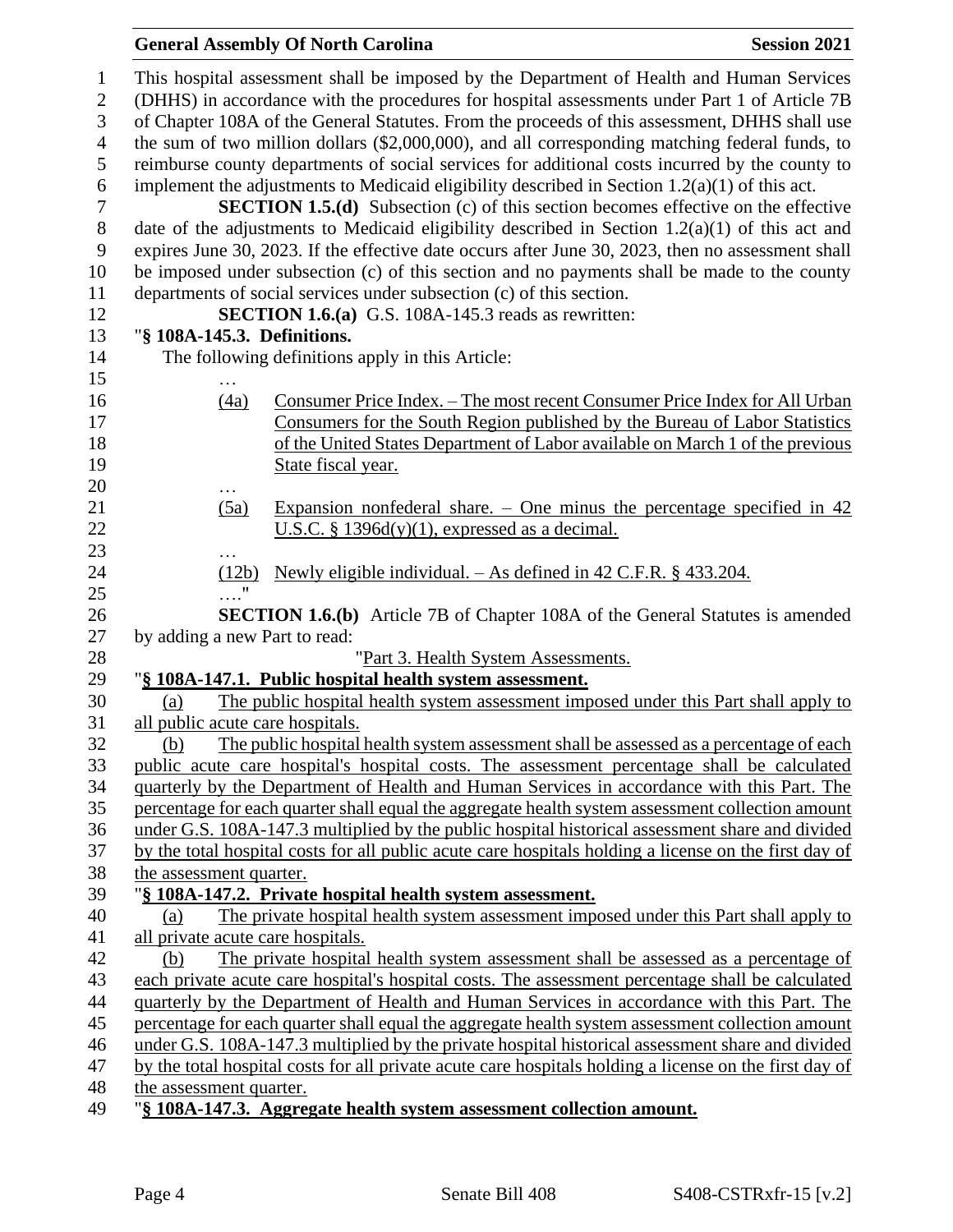|             |                       | <b>General Assembly Of North Carolina</b>                                                                                                                                                 | <b>Session 2021</b> |
|-------------|-----------------------|-------------------------------------------------------------------------------------------------------------------------------------------------------------------------------------------|---------------------|
| (a)         |                       | The health system assessment collection amount is an amount of money that is                                                                                                              |                     |
|             |                       | calculated by subtracting the total amount of the offset components under subsection (c) of this                                                                                          |                     |
|             |                       | section from the total amount of the cost components under subsection (b) of this section.                                                                                                |                     |
| (b)         |                       | The total amount of the cost components is the sum of all of the following:                                                                                                               |                     |
|             | (1)                   | The service cost component under G.S. 108A-147.5.                                                                                                                                         |                     |
|             | (2)                   | The administration component under G.S. 108A-147.7.                                                                                                                                       |                     |
| (c)         |                       | The total amount of the offset components is the sum of all of the following:                                                                                                             |                     |
|             | <u>(1)</u>            | The gross premiums tax offset component under G.S. 108A-147.11.                                                                                                                           |                     |
|             | (2)                   | The intergovernmental transfer offset component under G.S. 108A-147.15.                                                                                                                   |                     |
|             |                       | "§ 108A-147.5. Service cost component.                                                                                                                                                    |                     |
|             |                       | The service cost component is an amount of money that is the net service expenditures                                                                                                     |                     |
|             |                       | calculated under this section multiplied by the expansion nonfederal share. Net service                                                                                                   |                     |
|             |                       | expenditures are calculated from the data reported to CMS on Form CMS-64 for the preceding                                                                                                |                     |
|             |                       | quarter. Net service expenditures are the service expenditures attributable to newly eligible                                                                                             |                     |
|             |                       | individuals after subtracting each of the following:                                                                                                                                      |                     |
|             |                       | The rebates attributable to newly eligible individuals.                                                                                                                                   |                     |
|             | (1)<br>(2)            | The expenditures under the graduate medical education methodology in the                                                                                                                  |                     |
|             |                       | Medicaid State Plan that are attributable to newly eligible individuals.                                                                                                                  |                     |
|             |                       | "§ 108A-147.7. Administration component.                                                                                                                                                  |                     |
| (a)         |                       | The administration component is an amount of money that consists of a State                                                                                                               |                     |
|             |                       | administration subcomponent and a county administration subcomponent.                                                                                                                     |                     |
| (b)         |                       | The State administration subcomponent is three million three hundred thousand                                                                                                             |                     |
|             |                       | dollars (\$3,300,000) for each quarter of the 2023-2024 State fiscal year. For each subsequent                                                                                            |                     |
|             |                       | State fiscal year, the State administration subcomponent shall be increased over the prior year's                                                                                         |                     |
|             |                       | quarterly amount by the Consumer Price Index.                                                                                                                                             |                     |
| (c)         |                       | The county administration subcomponent is two million two hundred thousand                                                                                                                |                     |
|             |                       | dollars (\$2,200,000) for each quarter of the 2023-2024 State fiscal year, three million one                                                                                              |                     |
|             |                       | hundred thousand dollars (\$3,100,000) for each quarter of the 2024-2025 State fiscal year, and                                                                                           |                     |
|             |                       | three million three hundred thousand dollars (\$3,300,000) for each quarter of the 2025-2026 State                                                                                        |                     |
|             |                       |                                                                                                                                                                                           |                     |
|             |                       | fiscal year. For each State fiscal year after the 2025-2026 State fiscal year, the county<br>administration subcomponent shall be increased over the prior year's quarterly amount by the |                     |
|             |                       |                                                                                                                                                                                           |                     |
|             | Consumer Price Index. |                                                                                                                                                                                           |                     |
| (d)         |                       | The administration component is calculated by adding together the State                                                                                                                   |                     |
|             |                       | administration subcomponent and the county administration subcomponent.                                                                                                                   |                     |
|             |                       | "§ 108A-147.11. Gross premiums tax offset component.                                                                                                                                      |                     |
|             |                       | Beginning January 1, 2024, the gross premiums tax offset component is twenty million                                                                                                      |                     |
|             |                       | dollars (\$20,000,000) for each quarter of that State fiscal year and for every State fiscal year                                                                                         |                     |
| thereafter. |                       |                                                                                                                                                                                           |                     |
|             |                       | "§ 108A-147.15. Intergovernmental transfer offset component.                                                                                                                              |                     |
| (a)         |                       | The intergovernmental transfer offset component is the sum of the following                                                                                                               |                     |
|             | subcomponents:        |                                                                                                                                                                                           |                     |
|             | (1)                   | The University of North Carolina Hospitals at Chapel Hill subcomponent is                                                                                                                 |                     |
|             |                       | ten million one hundred twenty-nine thousand dollars (\$10,129,000) for each                                                                                                              |                     |
|             |                       | quarter of the 2023-2024 State fiscal year. For each State fiscal year after the                                                                                                          |                     |
|             |                       | 2023-2024 fiscal year, this subcomponent shall be increased over the prior                                                                                                                |                     |
|             |                       | year's quarterly amount by the market basket percentage.                                                                                                                                  |                     |
|             | (2)                   | The East Carolina University Brody School of Medicine affiliated hospital                                                                                                                 |                     |
|             |                       | subcomponent is four million two hundred eighty-nine thousand dollars                                                                                                                     |                     |
|             |                       | $(\$4,289,000)$ for each quarter of the 2023-2024 State fiscal year. For each                                                                                                             |                     |
|             |                       | State fiscal year after the 2023-2024 fiscal year, this subcomponent shall be                                                                                                             |                     |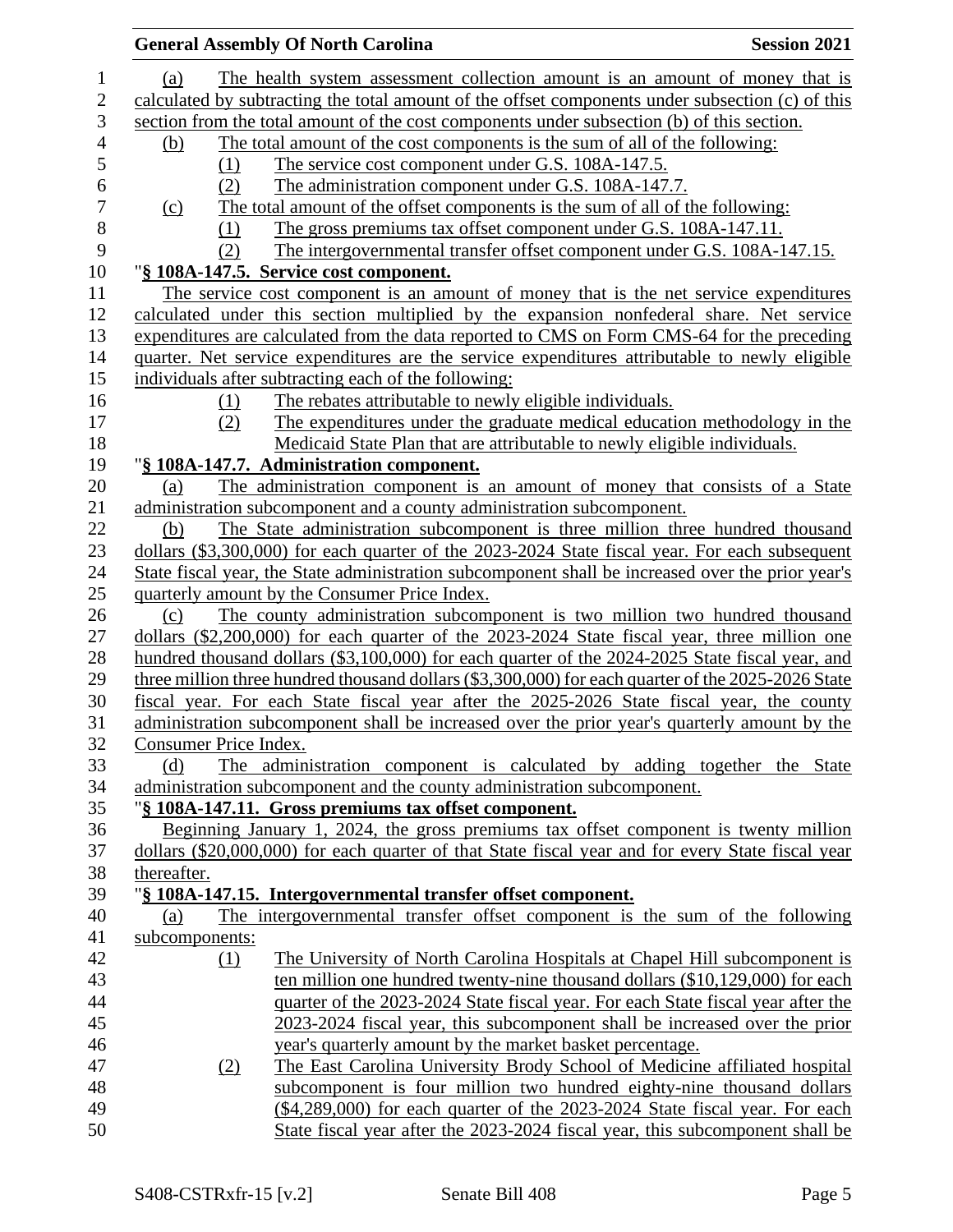| <b>General Assembly Of North Carolina</b>                                                           | <b>Session 2021</b> |
|-----------------------------------------------------------------------------------------------------|---------------------|
| increased over the prior year's quarterly amount by the market basket                               |                     |
| percentage.<br>The public hospital subcomponent is fifteen million six hundred thirteen<br>(3)      |                     |
| thousand dollars (\$15,613,000) for each quarter of the 2023-2024 State fiscal                      |                     |
| year. For each subsequent State fiscal year, the public hospital subcomponent                       |                     |
| shall be increased over the prior year's quarterly amount by the market basket                      |                     |
| percentage.                                                                                         |                     |
| If a public acute care hospital closes or becomes a private acute care hospital, then,<br>(b)       |                     |
| beginning in the first assessment quarter following the closure or change to a private acute care   |                     |
| hospital and for each quarter thereafter, the intergovernmental transfer offset component           |                     |
| described in subsection (a) of this section, as inflated in accordance with that section, shall be  |                     |
| reduced by the amount of the public acute care hospital's intergovernmental transfer to the         |                     |
| Department made during its last quarter of operation as a public acute care hospital.               |                     |
| "§ 108A-147.17. Use of funds for county administration.                                             |                     |
| The Department shall use the proceeds of the health system assessments that are attributable        |                     |
| to the county administration subcomponent of the administration component in G.S. 108A-147.7,       |                     |
| and all corresponding matching federal funds, to reimburse county departments of social services    |                     |
| for additional costs incurred by the county in determining eligibility for newly eligible           |                     |
| individuals."                                                                                       |                     |
| <b>SECTION 1.6.(c)</b> Notwithstanding G.S. 108A-147.1, as enacted in subsection (b) of             |                     |
| this section, for the assessment quarter beginning July 1, 2023, the public hospital health system  |                     |
| assessment shall be two hundred twenty-three thousandths percent (0.223%) of total hospital         |                     |
| costs for all public acute care hospitals.                                                          |                     |
| <b>SECTION 1.6.(c1)</b> Notwithstanding G.S. 108A-147.2, as enacted in subsection (b)               |                     |
| of this section, for the assessment quarter beginning July 1, 2023, the private hospital health     |                     |
| system assessment shall be four hundred forty-five thousandths percent (0.445%) of total hospital   |                     |
| costs for all private acute care hospitals.                                                         |                     |
| <b>SECTION 1.6.(d)</b> Notwithstanding G.S. 108A-147.1, as enacted in subsection (b)                |                     |
| of this section, for the assessment quarter beginning October 1, 2023, the Department of Health     |                     |
| and Human Services shall determine the public hospital health system assessment percentage by,      |                     |
| first, either increasing or reducing the aggregate health system assessment collection amount       |                     |
| under G.S. 108A-147.3 by the reconciliation component under subsection (e) of this section and      |                     |
| then dividing by the total hospital costs for all public acute care hospitals holding a license on  |                     |
| the first day of the assessment quarter.                                                            |                     |
| <b>SECTION 1.6.(d1)</b> Notwithstanding G.S. 108A-147.2, as enacted in subsection (b)               |                     |
| of this section, for the assessment quarter beginning October 1, 2023, the Department of Health     |                     |
| and Human Services shall determine the private hospital health system assessment percentage         |                     |
| by, first, either increasing or reducing the aggregate health system assessment collection amount   |                     |
| under G.S. 108A-147.3 by the reconciliation component under subsection (e) of this section and      |                     |
| then dividing by the total hospital costs for all private acute care hospitals holding a license on |                     |
| the first day of the assessment quarter.                                                            |                     |
| <b>SECTION 1.6.(e)</b> The reconciliation component is a positive or a negative number              |                     |
| that results from subtracting one hundred one million three hundred two thousand dollars            |                     |
| (\$101,302,000) from the actual amount of the service cost component under G.S. 108A-147.5          |                     |
| for the assessment quarter beginning July 1, 2023. If the reconciliation component is a positive    |                     |
| number, then the aggregate health system assessment collection amount shall be increased by the     |                     |
| reconciliation component in accordance with this section. If the reconciliation component is a      |                     |
| negative number, then the aggregate health system assessment collection amount shall be reduced     |                     |
| by the reconciliation component in accordance with this section.                                    |                     |
| <b>SECTION 1.6.(f)</b> This section becomes effective July 1, 2023.                                 |                     |
| <b>SECTION 1.7.(a)</b> G.S. 108A-145.3(16) reads as rewritten:                                      |                     |
|                                                                                                     |                     |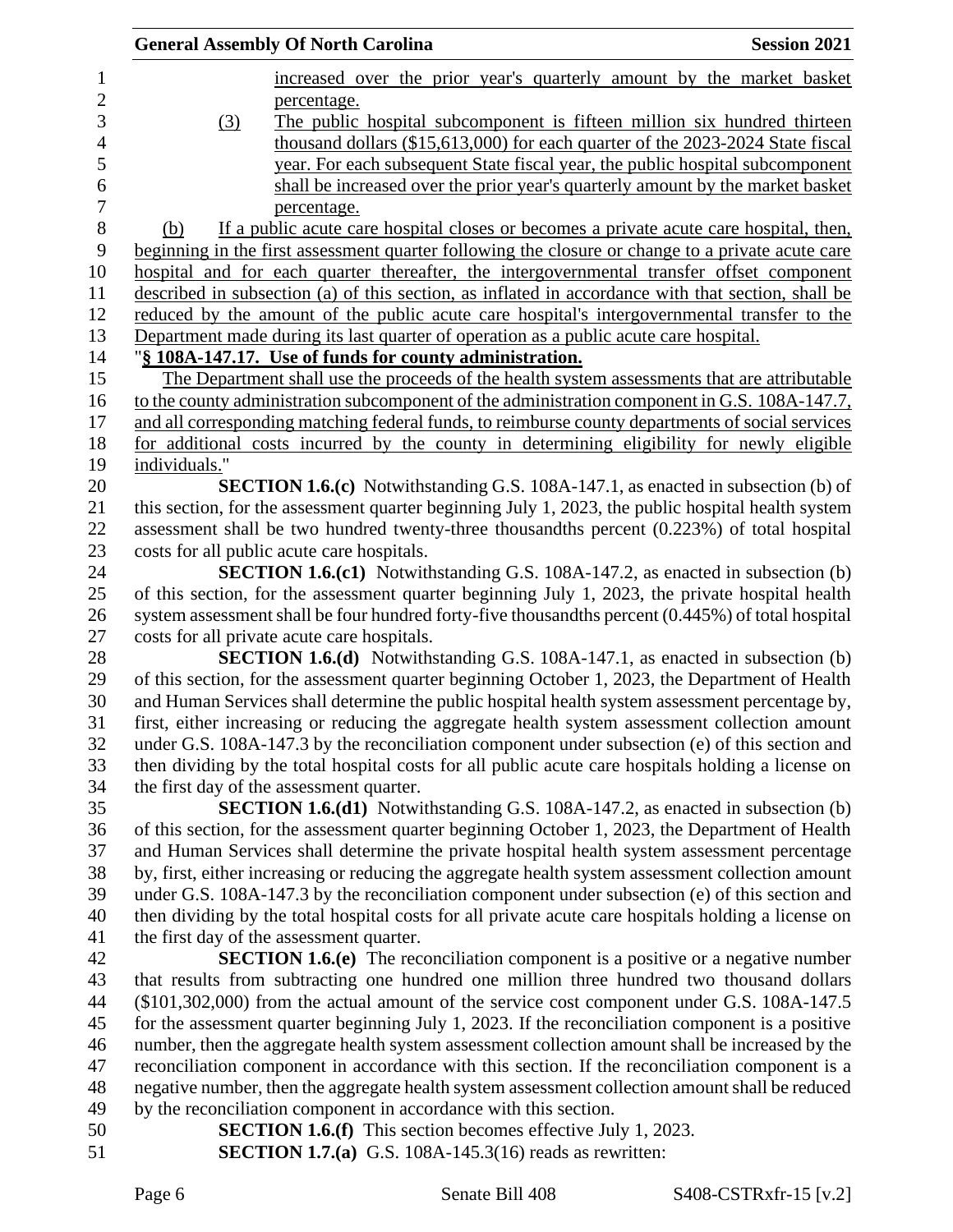|                                                                | <b>General Assembly Of North Carolina</b><br><b>Session 2021</b>                                                                                                                                                                                                                                                                                                                                                                                                                              |
|----------------------------------------------------------------|-----------------------------------------------------------------------------------------------------------------------------------------------------------------------------------------------------------------------------------------------------------------------------------------------------------------------------------------------------------------------------------------------------------------------------------------------------------------------------------------------|
| $\mathbf 1$<br>$\overline{2}$<br>3<br>$\overline{4}$<br>5<br>6 | Paid capitation. – The total amount of the capitation payments made by the<br>"(16)<br>Department to all prepaid health plans for a particular rating group (i)<br>attributable to the base capitation rate in the applicable Medicaid managed<br>care capitation rate certification and certification, (ii) not attributable to newly<br>eligible individuals, and (iii) adjusted by the Department as a result of<br>retroactively implementing any base capitation rate adjustment that is |
| $\tau$                                                         | approved by CMS or allowed under Part 438 of Subchapter C of Chapter IV                                                                                                                                                                                                                                                                                                                                                                                                                       |
| 8                                                              | of Title 42 of the Code of Federal Regulations."                                                                                                                                                                                                                                                                                                                                                                                                                                              |
| 9                                                              | <b>SECTION 1.7.(b)</b> G.S. 108A-146.9(a) reads as rewritten:                                                                                                                                                                                                                                                                                                                                                                                                                                 |
| 10                                                             | The fee-for-service component is an amount of money that is a portion of all the<br>"(a)                                                                                                                                                                                                                                                                                                                                                                                                      |
| 11<br>12                                                       | Medicaid fee-for-service payments made to acute care hospitals during the previous data<br>collection period for claims with a date of service on or after July 1, 2021, 2021, excluding claims                                                                                                                                                                                                                                                                                               |
| 13                                                             | attributable to newly eligible individuals. The fee-for-service component consists of a                                                                                                                                                                                                                                                                                                                                                                                                       |
| 14                                                             | subcomponent pertaining to claims for which there is no third-party coverage and a                                                                                                                                                                                                                                                                                                                                                                                                            |
| 15                                                             | subcomponent pertaining to claims for which there is third-party coverage."                                                                                                                                                                                                                                                                                                                                                                                                                   |
| 16                                                             | <b>SECTION 1.7.(c)</b> G.S. 108A-146.12 reads as rewritten:                                                                                                                                                                                                                                                                                                                                                                                                                                   |
| 17                                                             | "§ 108A-146.12. Postpartum coverage component.                                                                                                                                                                                                                                                                                                                                                                                                                                                |
| 18<br>19                                                       | The postpartum coverage component is twelve million five hundred thousand dollars<br>(a)<br>(\$12,500,000) for each quarter of the 2021-2022 State fiscal year.                                                                                                                                                                                                                                                                                                                               |
| 20                                                             | The postpartum coverage component is four million five hundred thousand dollars<br>(b)                                                                                                                                                                                                                                                                                                                                                                                                        |
| 21                                                             | (\$4,500,000) for each quarter of the 2023-2024 State fiscal year. For each subsequent State fiscal                                                                                                                                                                                                                                                                                                                                                                                           |
| 22                                                             | year, the postpartum coverage component shall be increased over the prior year's quarterly                                                                                                                                                                                                                                                                                                                                                                                                    |
| 23                                                             | amount by the Medicare Economic Index."                                                                                                                                                                                                                                                                                                                                                                                                                                                       |
| 24                                                             | <b>SECTION 1.7.(d)</b> G.S. 108A-146.13(a)(2) reads as rewritten:                                                                                                                                                                                                                                                                                                                                                                                                                             |
| 25                                                             | The postpartum subcomponent applies to the assessments under this Part only<br>"(2)                                                                                                                                                                                                                                                                                                                                                                                                           |
| 26                                                             | during the period of April 1, 2022, through March 31, 2027, and is two million                                                                                                                                                                                                                                                                                                                                                                                                                |
| 27                                                             | nine hundred sixty-two thousand five hundred dollars (\$2,962,500) for each                                                                                                                                                                                                                                                                                                                                                                                                                   |
| 28                                                             | quarter of the 2021-2022 State fiscal year. For each quarter of the 2023-2024                                                                                                                                                                                                                                                                                                                                                                                                                 |
| 29                                                             | State fiscal year, the postpartum subcomponent is one million sixty-five                                                                                                                                                                                                                                                                                                                                                                                                                      |
| 30                                                             | thousand dollars (\$1,065,000). For each subsequent State fiscal year, the                                                                                                                                                                                                                                                                                                                                                                                                                    |
| 31                                                             | postpartum subcomponent shall be increased over the prior year's quarterly                                                                                                                                                                                                                                                                                                                                                                                                                    |
| 32                                                             | amount by the Medicare Economic Index."                                                                                                                                                                                                                                                                                                                                                                                                                                                       |
| 33                                                             | <b>SECTION 1.7.(e)</b> Section 9D.13A(e) of S.L. 2021-180 is repealed.                                                                                                                                                                                                                                                                                                                                                                                                                        |
| 34                                                             | <b>SECTION 1.7.(f)</b> Section 9D.14 of S.L. 2021-180 is repealed.                                                                                                                                                                                                                                                                                                                                                                                                                            |
| 35                                                             | <b>SECTION 1.7.(g)</b> Section 2.1 of S.L. 2021-61 reads as rewritten:                                                                                                                                                                                                                                                                                                                                                                                                                        |
| 36                                                             | "SECTION 2.1. Notwithstanding the definition of federal medical assistance percentage                                                                                                                                                                                                                                                                                                                                                                                                         |
| 37<br>38                                                       | (FMAP) in G.S. 108A-145.3, for any quarter in which the State receives the temporary increase                                                                                                                                                                                                                                                                                                                                                                                                 |
| 39                                                             | of Medicaid FMAP allowed under (i) section 6008 of the Families First Coronavirus Response                                                                                                                                                                                                                                                                                                                                                                                                    |
| 40                                                             | Act, P.L. 116-127, or (ii) section 9814 of the American Rescue Plan Act of 2021, P.L. 117-2, the<br>FMAP for purposes of Article 7B of Chapter 108A of the General Statutes shall be the federal                                                                                                                                                                                                                                                                                              |
| 41                                                             | share of North Carolina Medicaid service costs as calculated by the federal Department of Health                                                                                                                                                                                                                                                                                                                                                                                              |
| 42                                                             | and Human Services in accordance with section 1905(b) of the Social Security Act in effect at                                                                                                                                                                                                                                                                                                                                                                                                 |
| 43                                                             | the start of the applicable assessment quarter, plus the applicable temporary increase, expressed                                                                                                                                                                                                                                                                                                                                                                                             |
| 44                                                             | as a decimal."                                                                                                                                                                                                                                                                                                                                                                                                                                                                                |
| 45                                                             | <b>SECTION 1.7.(h)</b> Subsections (c), (d), (e), and (f) of this section become effective                                                                                                                                                                                                                                                                                                                                                                                                    |
| 46                                                             | July 1, 2023.                                                                                                                                                                                                                                                                                                                                                                                                                                                                                 |
| 47                                                             | <b>SECTION 1.8.</b> It is the intent of the General Assembly to consult with stakeholders                                                                                                                                                                                                                                                                                                                                                                                                     |
| 48                                                             | and the Division of Health Benefits of the Department of Health and Human Services prior to its                                                                                                                                                                                                                                                                                                                                                                                               |
| 49                                                             | 2023 Regular Session in order to consider any necessary refinements to the health system                                                                                                                                                                                                                                                                                                                                                                                                      |
| 50                                                             | assessments enacted by Section 1.6 of this act.                                                                                                                                                                                                                                                                                                                                                                                                                                               |
| 51                                                             |                                                                                                                                                                                                                                                                                                                                                                                                                                                                                               |
|                                                                |                                                                                                                                                                                                                                                                                                                                                                                                                                                                                               |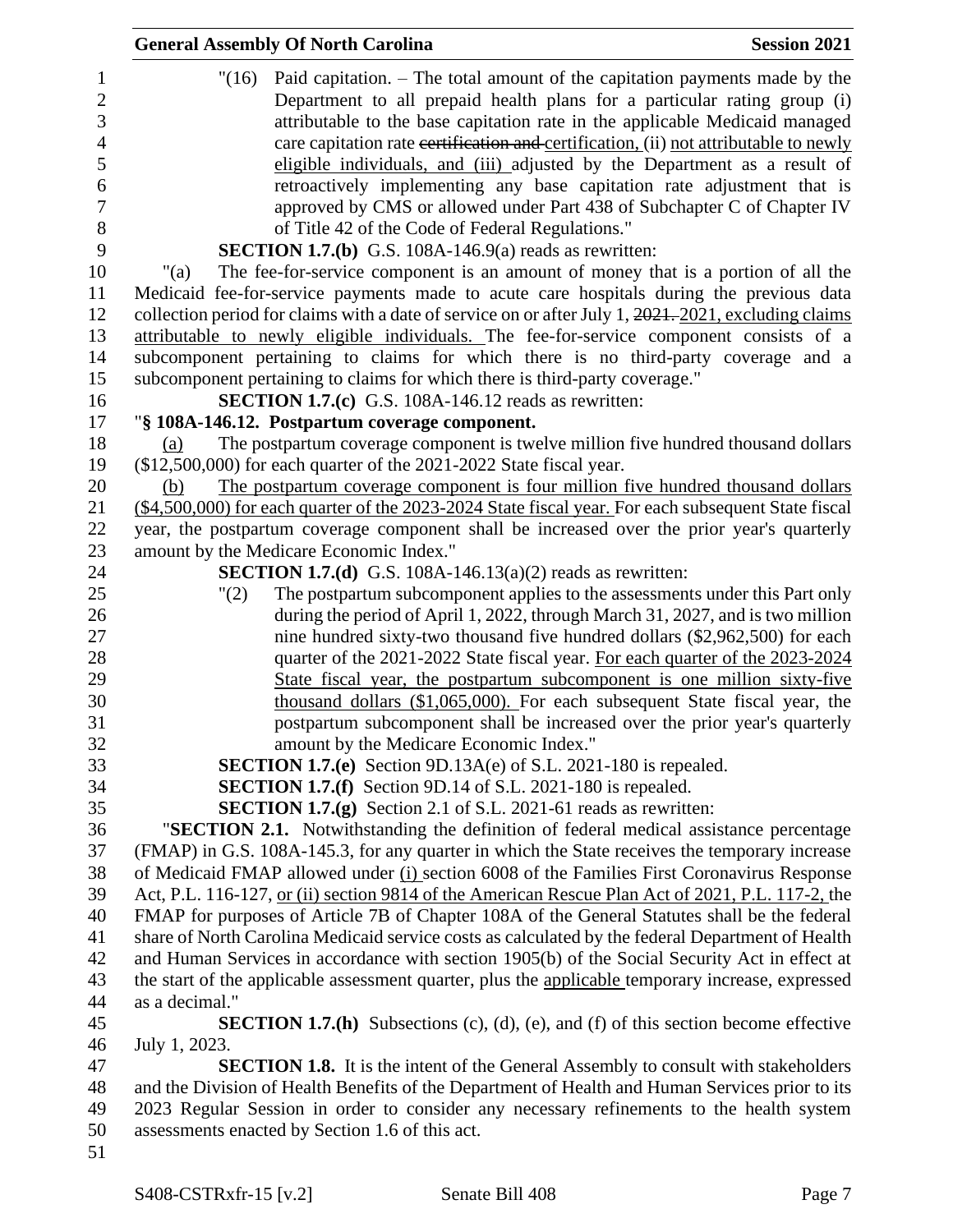| 1              | <b>HEALTHCARE ACCESS AND STABILIZATION PROGRAM</b>                                                                                                                                             |
|----------------|------------------------------------------------------------------------------------------------------------------------------------------------------------------------------------------------|
| $\overline{2}$ | <b>SECTION 1.10.(a)</b> It is the intent of the General Assembly to assess hospitals for                                                                                                       |
| 3              | the nonfederal share of a directed payment program, to be called the Healthcare Access                                                                                                         |
| $\overline{4}$ | Stabilization Program (HASP), that will fund the hospital payments described in this section. The                                                                                              |
| 5              | Department of Health and Human Services (DHHS) shall consult with stakeholders to develop a                                                                                                    |
| 6              | submission of a 42 C.F.R. § 438.6(c) preprint to the Centers for Medicare and Medicaid Services                                                                                                |
| $\tau$         | (CMS) to request approval for these payments. The submission shall request the maximum                                                                                                         |
| $8\,$          | reimbursement to hospitals that meets both of the following:                                                                                                                                   |
| 9              | Is permitted under 42 C.F.R. $\S$ 438.6(c).<br>(1)                                                                                                                                             |
| 10             | Can be funded entirely through increased hospital assessment receipts that are<br>(2)                                                                                                          |
| 11             | in addition to the receipts from the health system assessments enacted under                                                                                                                   |
| 12             | Section 1.6 of this act.                                                                                                                                                                       |
| 13             | <b>SECTION 1.10.(b)</b> DHHS shall submit the request developed under subsection (a)                                                                                                           |
| 14             | of this section to CMS no later than 60 days after the date this act becomes law. Upon submission                                                                                              |
| 15             | to CMS, DHHS shall submit the 42 C.F.R. § 438.6(c) preprint to the Joint Legislative Oversight                                                                                                 |
| 16             | Committee on Medicaid and NC Health Choice and the Fiscal Research Division. If CMS does                                                                                                       |
| 17             | not approve the initial submission, DHHS shall continue to work with stakeholders and CMS to                                                                                                   |
| 18             | obtain approval for the maximum reimbursement that meets the requirements of subsection (a)                                                                                                    |
| 19             | of this section. Upon approval by CMS, DHHS shall submit a copy of the approved 42 C.F.R. §                                                                                                    |
| 20             | 438.6(c) preprint to the Joint Legislative Oversight Committee on Medicaid and NC Health                                                                                                       |
| 21             | Choice, the Joint Legislative Committee on Medicaid Rate Modernization and Savings,                                                                                                            |
| 22             | established in Section 1.1 of this act, and the Fiscal Research Division.                                                                                                                      |
| 23             | <b>SECTION 1.10.(c)</b> The hospital reimbursement increase approved under this section                                                                                                        |
| 24<br>25       | shall be effective upon the enactment of the legislative language necessary to fund, through<br>increased hospital assessments described in subsection (d) of this section, the portion of the |
| 26             | nonfederal share of the reimbursement increase that will not be funded through                                                                                                                 |
| 27             | intergovernmental transfers. It is the intent of the General Assembly to consult with stakeholders                                                                                             |
| 28             | and the Division of Health Benefits of the Department of Health and Human Services prior to                                                                                                    |
| 29             | the December 15 meeting of the Joint Legislative Committee on Medicaid Rate Modernization                                                                                                      |
| 30             | and Savings, established in Section 1.1 of this act, to develop a proposal for this language. The                                                                                              |
| 31             | proposal should include any changes needed to the modernized hospital assessments under Part                                                                                                   |
| 32             | 2 of Article 7B of Chapter 108A of the General Statutes and the health system assessments                                                                                                      |
| 33             | enacted in Section 1.6 of this act.                                                                                                                                                            |
| 34             | <b>SECTION 1.10.(d)</b> Upon approval of the 42 C.F.R. $\S$ 438.6(c) preprint required                                                                                                         |
| 35             | under this section, it is the intent of the General Assembly to enact increases to the hospital                                                                                                |
| 36             | assessments under Article 7B of Chapter 108A of the General Statutes that meet all of the                                                                                                      |
| 37             | following criteria, to the extent allowable:                                                                                                                                                   |
| 38             | The increased assessments shall apply at least to all private acute care<br>(1)                                                                                                                |
| 39             | hospitals.                                                                                                                                                                                     |
| 40             | The increased assessments shall collect, in the aggregate, an amount equal to<br>(2)                                                                                                           |
| 41             | the portion of the following items that are not funded through                                                                                                                                 |
| 42             | intergovernmental transfers:                                                                                                                                                                   |
| 43             | The nonfederal share of the directed payments to hospitals authorized<br>a.                                                                                                                    |
| 44             | by the CMS-approved 42 C.F.R. $\S$ 438.6(c) preprint.                                                                                                                                          |
| 45             | The nonfederal share of any other costs to the State associated with<br>b.                                                                                                                     |
| 46             | implementing the directed payments, including (i) capitation costs                                                                                                                             |
| 47             | related to the payment of the gross premiums tax by prepaid health                                                                                                                             |
| 48             | plans, (ii) the loss of disproportionate share hospital (DSH) receipts,                                                                                                                        |
| 49             | and (iii) administrative costs.                                                                                                                                                                |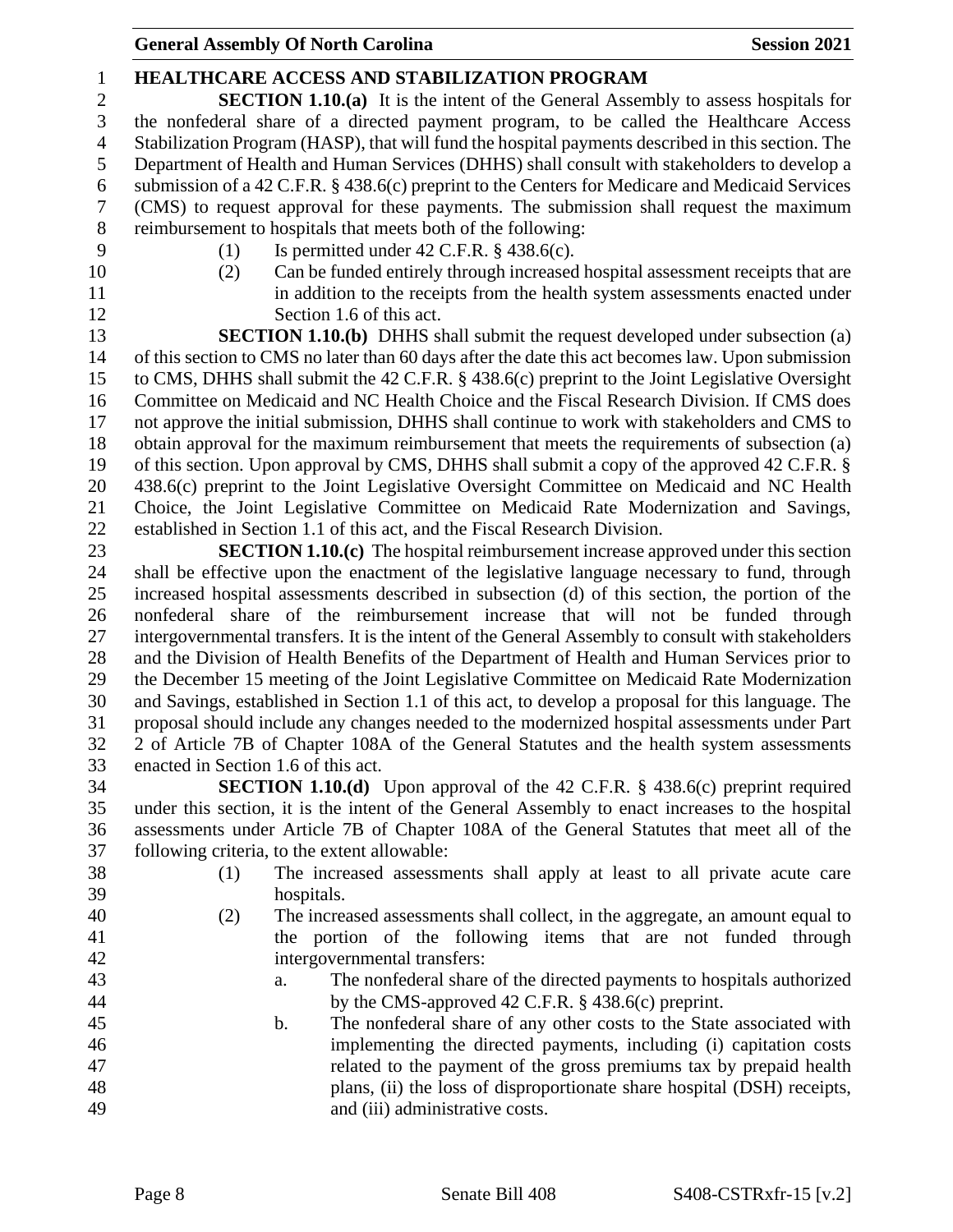|                                  | <b>General Assembly Of North Carolina</b><br><b>Session 2021</b>                                                                                                                                                                                                                                                                     |
|----------------------------------|--------------------------------------------------------------------------------------------------------------------------------------------------------------------------------------------------------------------------------------------------------------------------------------------------------------------------------------|
| (3)                              | The use of the proceeds of the increased assessments and all corresponding<br>matching federal funds shall be limited. The intended limitations are as<br>follows:                                                                                                                                                                   |
|                                  | The funding described in this subdivision shall be used to fund the<br>a.<br>portion of the following items that are not funded through<br>intergovernmental transfers:                                                                                                                                                              |
|                                  | The nonfederal share of the directed payments to hospitals<br>1.<br>authorized by the CMS-approved 42 C.F.R. § 438.6(c)<br>preprint.                                                                                                                                                                                                 |
|                                  | The nonfederal share of any other costs to the State associated<br>2.<br>with implementing the directed payments, including (i)<br>capitation costs related to the payment of the gross premiums<br>tax by prepaid health plans, (ii) the loss of disproportionate<br>share hospital (DSH) receipts, and (iii) administrative costs. |
|                                  | $\mathbf b$ .<br>If any increased assessments are paid in error, invalidly imposed, or<br>exceed the amounts needed for the items specified in subdivision (2)<br>of this subsection, then within 12 months of the collection of those                                                                                               |
|                                  | increased assessments, the proceeds shall be refunded in part or in full,<br>as necessary, to the hospitals that paid the assessment. The refund to<br>each hospital shall be in proportion to the amount of the collections                                                                                                         |
|                                  | paid by the hospital for the State fiscal year.<br>The proceeds of the increased assessments shall not be diverted to the<br>c.<br>State General Fund or used for a purpose other than described in this                                                                                                                             |
|                                  | subdivision.                                                                                                                                                                                                                                                                                                                         |
| <b>CREATE</b>                    | <b>SEAMLESS</b><br><b>STATEWIDE</b><br><b>WORKFORCE</b><br><b>DEVELOPMENT</b>                                                                                                                                                                                                                                                        |
| <b>OPPORTUNITIES</b>             |                                                                                                                                                                                                                                                                                                                                      |
|                                  | <b>SECTION 2.1.(a)</b> Seamless Statewide Plan Development. – The Secretary of the                                                                                                                                                                                                                                                   |
|                                  | Department of Commerce (Secretary) shall develop a plan to create a seamless, statewide,                                                                                                                                                                                                                                             |
|                                  | comprehensive workforce development program, bringing together new opportunities and<br>current workforce development programs within the Department of Commerce (Commerce) and                                                                                                                                                      |
|                                  | other State agencies. The plan to create a seamless, statewide, comprehensive workforce                                                                                                                                                                                                                                              |
|                                  | development program (Seamless Statewide Plan) shall be developed in collaboration with the                                                                                                                                                                                                                                           |
|                                  | stakeholders outlined in subsection (b) of this section. The Secretary may contract with                                                                                                                                                                                                                                             |
|                                  | third-party entities in the development and implementation of the Seamless Statewide Plan. As                                                                                                                                                                                                                                        |
|                                  | part of the Seamless Statewide Plan, the Secretary shall strive to ensure that all workforce                                                                                                                                                                                                                                         |
|                                  | development opportunities are available to participants statewide by coordinating efforts and                                                                                                                                                                                                                                        |
| resources across State agencies. |                                                                                                                                                                                                                                                                                                                                      |
|                                  | The Seamless Statewide Plan developed under this section shall include all of the                                                                                                                                                                                                                                                    |
| following components:            |                                                                                                                                                                                                                                                                                                                                      |
| (1)                              | Identification of currently existing workforce development programs for                                                                                                                                                                                                                                                              |
|                                  | unemployed individuals or low-wage workers in this State and any gaps or<br>opportunities for improvement of those existing programs.                                                                                                                                                                                                |
| (2)                              | Identification of the specific labor force needs within the State, specifically                                                                                                                                                                                                                                                      |
|                                  | including healthcare workforce needs.                                                                                                                                                                                                                                                                                                |
| (3)                              | Identification of the specific needs of current and potential future workforce                                                                                                                                                                                                                                                       |
|                                  | development participants in order to achieve the goal of reducing the number                                                                                                                                                                                                                                                         |
|                                  | of people that are utilizing social service programs, including the North                                                                                                                                                                                                                                                            |
|                                  | Carolina Medicaid program.                                                                                                                                                                                                                                                                                                           |
| (4)                              | All of the following specific services shall be included in the Seamless<br>Statewide Plan:                                                                                                                                                                                                                                          |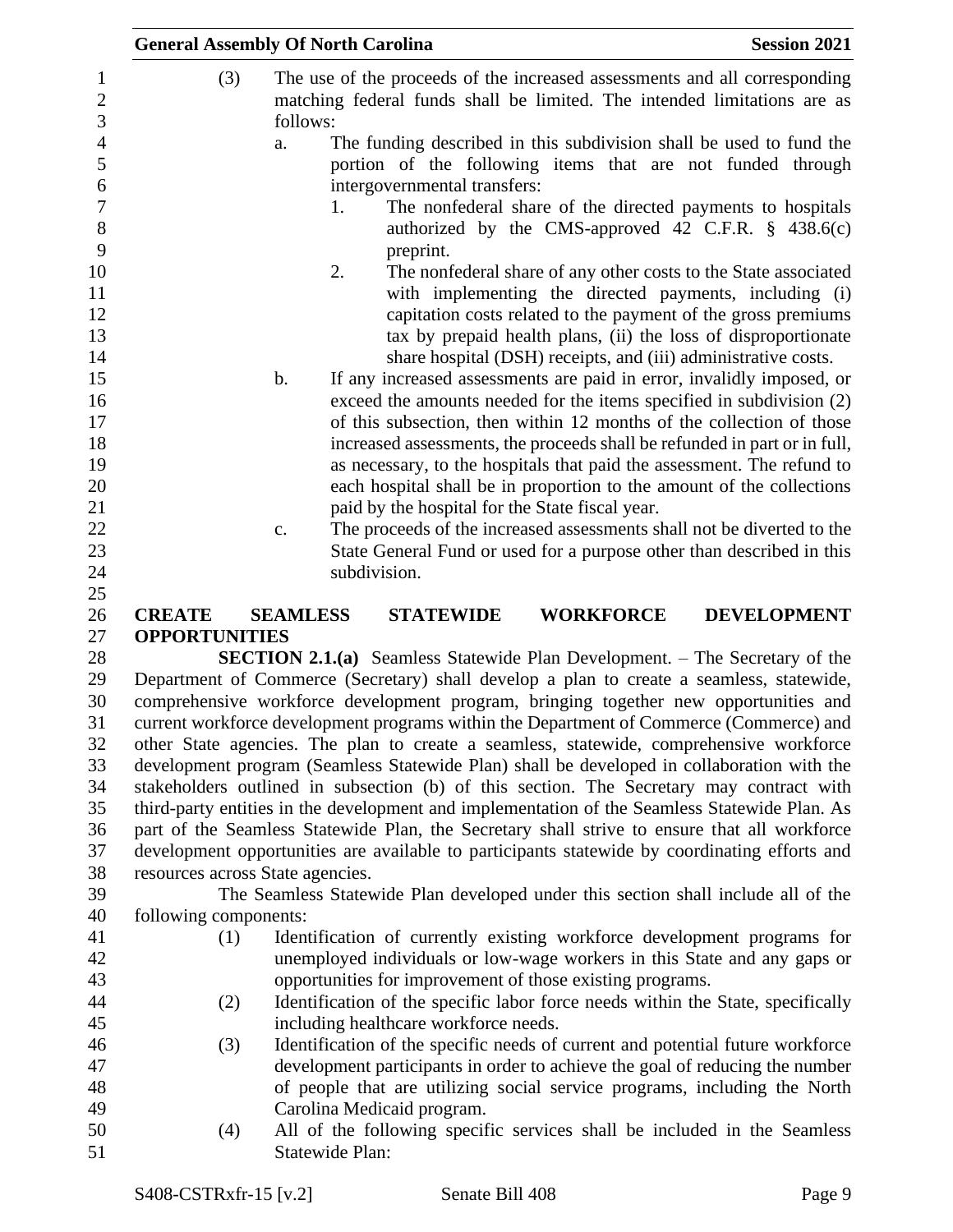|     | <b>General Assembly Of North Carolina</b>                                                                                                                                                    | <b>Session 2021</b> |
|-----|----------------------------------------------------------------------------------------------------------------------------------------------------------------------------------------------|---------------------|
|     | Job training assistance.<br>a.                                                                                                                                                               |                     |
|     | b.<br>Career paths and job readiness.                                                                                                                                                        |                     |
|     | Job placement.<br>c.                                                                                                                                                                         |                     |
|     | d.<br>Resources for job seekers.                                                                                                                                                             |                     |
|     | Recruiting services.<br>e.                                                                                                                                                                   |                     |
|     | f.<br>Healthcare workforce support.                                                                                                                                                          |                     |
| (5) | Measures by which to determine the success of the workforce development                                                                                                                      |                     |
|     | programs, such as increases in participant earning capacity, greater economic<br>stability of participants, and self-sufficiency of participants.                                            |                     |
|     | <b>SECTION 2.1.(b)</b> Collaboration with Stakeholders. - As part of the development of                                                                                                      |                     |
|     | the Seamless Statewide Plan required under subsection (a) of this section, the Secretary shall                                                                                               |                     |
|     | collaborate with the following entities:                                                                                                                                                     |                     |
| (1) | NCWorks.                                                                                                                                                                                     |                     |
| (2) | The Department of Labor.                                                                                                                                                                     |                     |
| (3) | The North Carolina Community College System.                                                                                                                                                 |                     |
| (4) | The North Carolina Area Health Education Centers (AHEC).                                                                                                                                     |                     |
| (5) | The Department of Public Instruction.                                                                                                                                                        |                     |
| (6) | The University of North Carolina.                                                                                                                                                            |                     |
| (7) | The Department of Health and Human Services (DHHS).                                                                                                                                          |                     |
| (8) | Hospitals and healthcare providers licensed in the State.                                                                                                                                    |                     |
| (9) | Prepaid health plans, as defined under G.S. 108D-1.                                                                                                                                          |                     |
|     | The North Carolina nonprofit corporation with which the Department of<br>(10)                                                                                                                |                     |
|     | Commerce contracts pursuant to G.S. 143B-431.01(b).                                                                                                                                          |                     |
|     | The North Carolina Chamber.<br>(11)                                                                                                                                                          |                     |
|     | (12)<br>Any North Carolina community organization with relevant expertise.                                                                                                                   |                     |
|     | (13)<br>Local workforce development boards.                                                                                                                                                  |                     |
|     | Any other stakeholder deemed appropriate by the Secretary.<br>(14)                                                                                                                           |                     |
|     | <b>SECTION 2.2.</b> Referral Requirements. - In collaboration with Commerce, DHHS                                                                                                            |                     |
|     | shall develop a method by which to assist individuals enrolled in the North Carolina Medicaid                                                                                                |                     |
|     | program and other relevant social service programs with accessing appropriate workforce                                                                                                      |                     |
|     | development services. DHHS shall develop a referral plan for assessing the current employment                                                                                                |                     |
|     | status, and any barriers to employment, of Medicaid beneficiaries and other relevant social                                                                                                  |                     |
|     | service programs, including the individuals that will be newly eligible for Medicaid benefits upon                                                                                           |                     |
|     | implementation of the Medicaid Modernization Plan, if enacted, under Section 1.2 of this act.                                                                                                |                     |
|     | DHHS and Commerce shall determine the best method by which to provide Medicaid                                                                                                               |                     |
|     | beneficiaries and beneficiaries of other relevant social service programs an initial assessment and                                                                                          |                     |
|     | consultation with a workforce development case manager, or other similar professional. This                                                                                                  |                     |
|     | method shall ensure that interested individuals are able to fully participate in the workforce<br>development programs offered in this State. DHHS may contract with third-party entities or |                     |
|     | prepaid health plans, as defined under G.S. 108D-1, to assist in providing these services and may                                                                                            |                     |
|     | consider the use of incentives to prepaid health plans with regard to these services.                                                                                                        |                     |
|     | <b>SECTION 2.3.(a)</b> Initial Seamless Statewide Plan Report. - No later than March 1,                                                                                                      |                     |
|     | 2023, the Secretary of Commerce shall report to the Joint Legislative Oversight Committee on                                                                                                 |                     |
|     | General Government, the Joint Legislative Oversight Committee on Health and Human Services,                                                                                                  |                     |
|     | and the Joint Legislative Oversight Committee on Medicaid and NC Health Choice regarding the                                                                                                 |                     |
|     | Seamless Statewide Plan required under Section 2.1 of this act. The report shall include, at a                                                                                               |                     |
|     | minimum, all of the following:                                                                                                                                                               |                     |
|     | The Seamless Statewide Plan developed in accordance with Section 2.1 of this<br>(1)                                                                                                          |                     |
|     | in der diese skap gestiedenheid data af inselsere orstatio                                                                                                                                   |                     |

- 
- act, including the anticipated date of implementation.
- (2) Identification of the entity within the Department of Commerce that will be responsible for implementation of the Seamless Statewide Plan.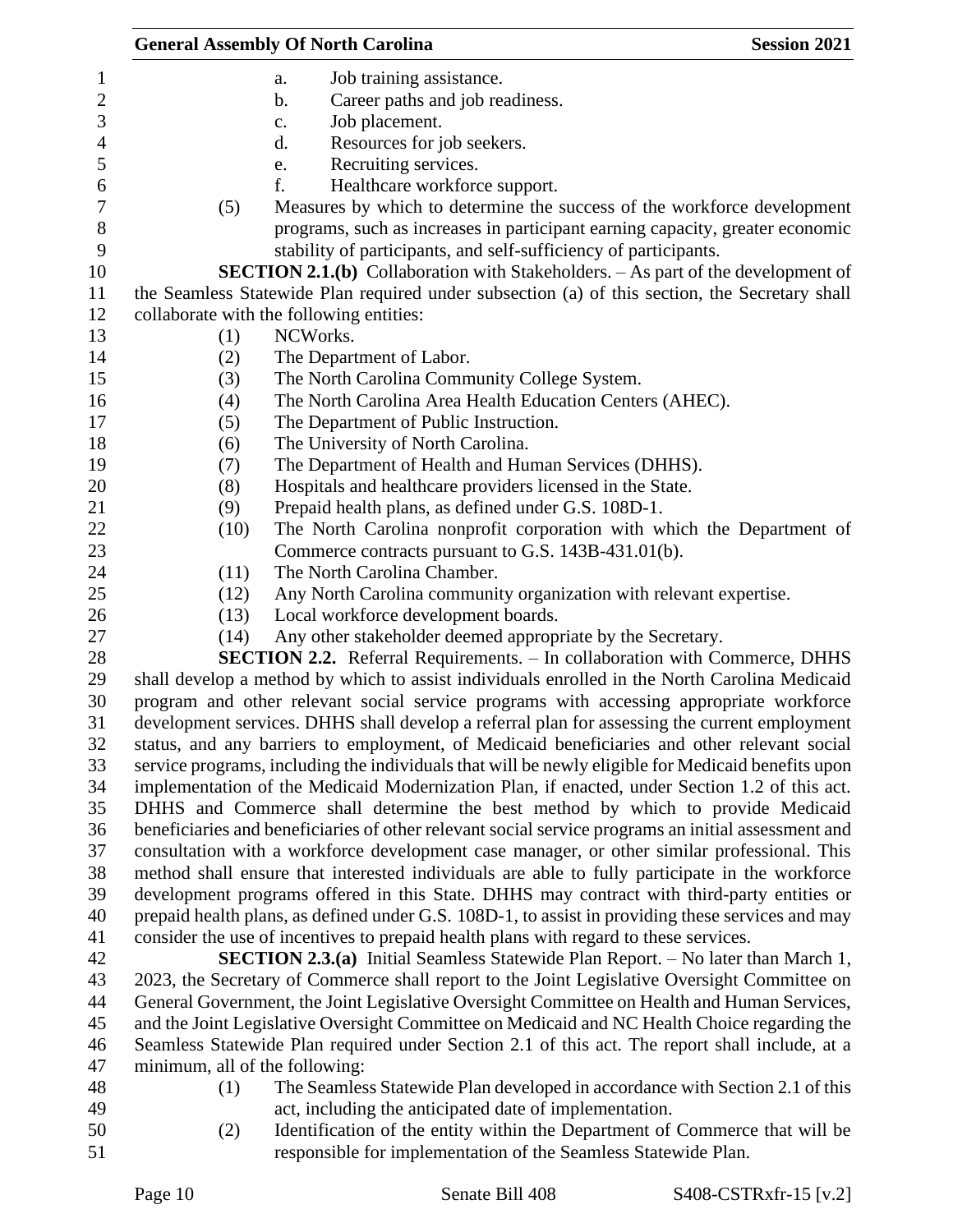|                  |              | <b>General Assembly Of North Carolina</b>                                                                                                    | <b>Session 2021</b> |
|------------------|--------------|----------------------------------------------------------------------------------------------------------------------------------------------|---------------------|
| $\mathbf{1}$     | (3)          | The workforce needs of North Carolina employers by industry, skill, required                                                                 |                     |
| $\overline{c}$   |              | education level, and geography.                                                                                                              |                     |
| 3                | (4)          | Existing workforce development gaps and opportunities for improvement.                                                                       |                     |
| $\overline{4}$   | (5)          | Workforce training infrastructure and needs.                                                                                                 |                     |
| 5                | (6)          | The estimated cost to the State for both the implementation of the Seamless                                                                  |                     |
| 6                |              | Statewide Plan and the continued successful operation of the plan into the                                                                   |                     |
| $\boldsymbol{7}$ |              | future. It is the intent of the General Assembly that some or all of the costs of                                                            |                     |
| 8                |              | implementation and operation be funded through an increase in the health                                                                     |                     |
| 9                |              | system assessments, enacted under Section 1.6 of this act.                                                                                   |                     |
| 10               | (7)          | Any recommended legislation, including changes to the health system                                                                          |                     |
| 11               |              | assessments, enacted under Section 1.6 of this act, to cover any State costs                                                                 |                     |
| 12               |              | identified in subdivision (6) of this subsection.                                                                                            |                     |
| 13               |              | <b>SECTION 2.3.(b)</b> Referral Plan Report. - No later than March 1, 2023, DHHS shall                                                       |                     |
| 14               |              | report to the Joint Legislative Oversight Committee on Medicaid and NC Health Choice and to                                                  |                     |
| 15               |              | the Joint Legislative Oversight Committee on Health and Human Services on the referral plan                                                  |                     |
| 16               |              | for assessing the current employment status of, and any barriers to employment related to,                                                   |                     |
| 17               |              |                                                                                                                                              |                     |
|                  |              | beneficiaries of Medicaid and other relevant social service programs, as required by Section 2.2                                             |                     |
| 18               |              | of this act. The report shall include all of the following:<br>A time line for implementation of the referral plan, including the identified |                     |
| 19               | (1)          |                                                                                                                                              |                     |
| 20               |              | method to provide an initial assessment and consultation with a workforce                                                                    |                     |
| 21               |              | development case manager, or other similar professional.                                                                                     |                     |
| 22               | (2)          | The estimated cost to the State for both the initial implementation of the                                                                   |                     |
| 23               |              | referral plan and any ongoing costs, including costs associated with the initial                                                             |                     |
| 24               |              | assessment and consultation. It is the intent of the General Assembly that some                                                              |                     |
| 25               |              | or all of the implementation and operation costs be funded through an increase                                                               |                     |
| 26               |              | in the health system assessments, enacted under Section 1.6 of this act.                                                                     |                     |
| 27               | (3)          | Any recommended legislation, including changes to the health system                                                                          |                     |
| 28               |              | assessments, enacted under Section 1.6 of this act, to cover any State costs                                                                 |                     |
| 29               |              | identified in subdivision (2) of this subsection.                                                                                            |                     |
| 30               |              | <b>SECTION 2.3.(c)</b> Ongoing Reporting. – No later than December 1, 2023, and for                                                          |                     |
| 31               |              | four years thereafter, DHHS, in collaboration with Commerce, shall report to the Joint Legislative                                           |                     |
| 32               |              | Oversight Committee on Medicaid and NC Health Choice, the Joint Legislative Oversight                                                        |                     |
| 33               |              | Committee on Health and Human Services, and the Fiscal Research Division, the following                                                      |                     |
| 34               | information: |                                                                                                                                              |                     |
| 35               | (1)          | The total number of Medicaid beneficiaries and beneficiaries of other relevant                                                               |                     |
| 36               |              | social service programs who have participated in workforce development                                                                       |                     |
| 37               |              | programs, including the number of individuals who completed an assessment                                                                    |                     |
| 38               |              | or consultation with a workforce development case manager or similar                                                                         |                     |
| 39               |              | professional.                                                                                                                                |                     |
| 40               | (2)          | The total number of Medicaid beneficiaries eligible for Medicaid due to                                                                      |                     |
| 41               |              | implementation of the Medicaid Modernization Plan under Section 1.2 of this                                                                  |                     |
| 42               |              | act, if enacted.                                                                                                                             |                     |
| 43               | (3)          | A breakdown of the types of workforce development services or programs                                                                       |                     |
| 44               |              | participated in by beneficiaries of Medicaid and other relevant social service                                                               |                     |
| 45               |              | programs.                                                                                                                                    |                     |
| 46               | (4)          | The average length of time individuals who participated in workforce                                                                         |                     |
| 47               |              | development programs remained eligible for Medicaid benefits and benefits                                                                    |                     |
| 48               |              | under other relevant social service programs.                                                                                                |                     |
| 49               | (5)          | The number of individuals who were employed or reemployed in a position                                                                      |                     |
| 50               |              | providing higher wages as a result of participation in a workforce development                                                               |                     |
| 51               |              | program or service. Of these individuals, the number of individuals who were                                                                 |                     |